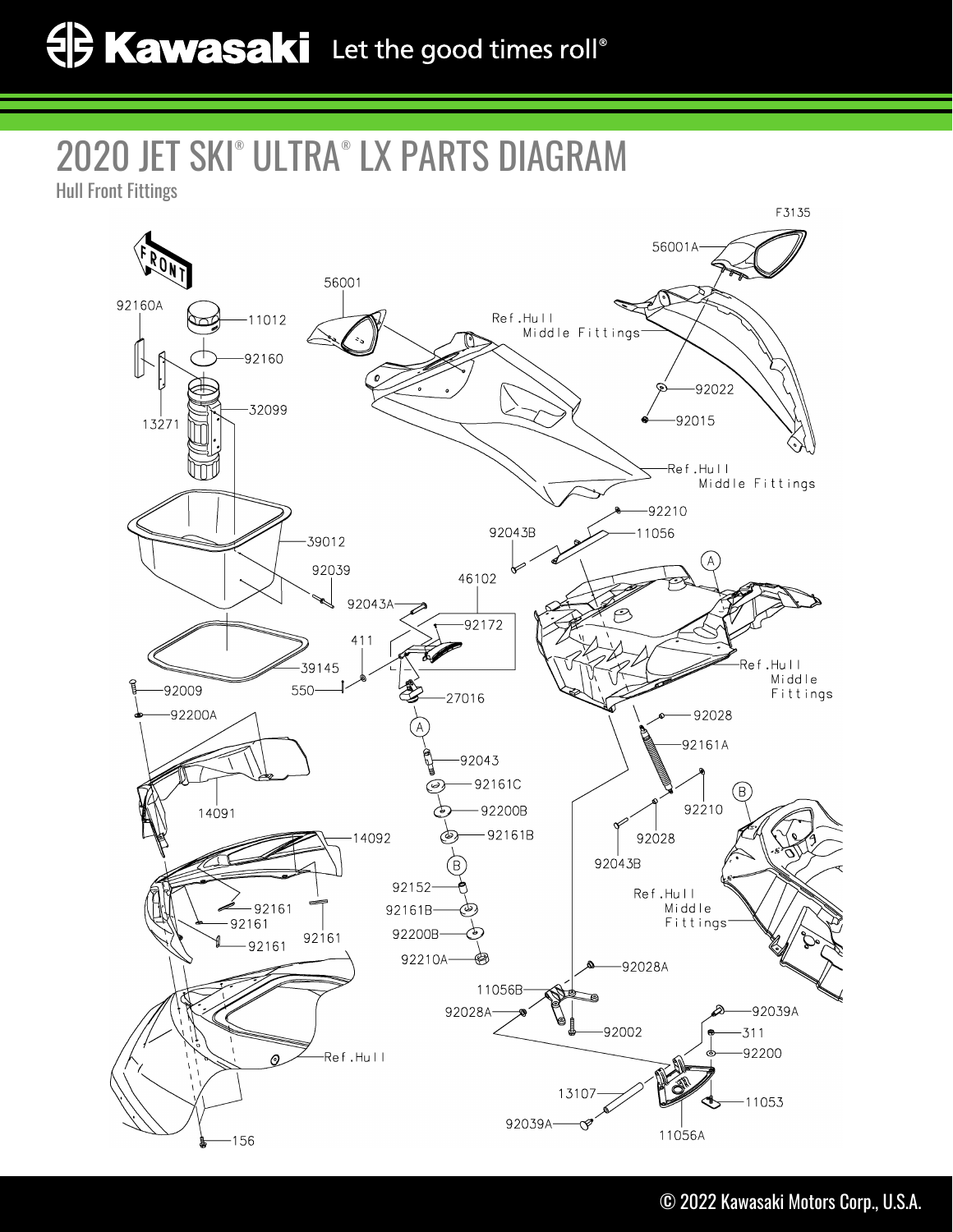## 2020 JET SKI® ULTRA® LX PARTS LIST

Hull Front Fittings

| <b>ITEM NAME</b>                        | <b>PART NUMBER</b> | <b>QUANTITY</b> |
|-----------------------------------------|--------------------|-----------------|
| CAP, FIRE EXTINGUISHER (Ref # 11012)    | 11012-3766         | 1               |
| <b>BRACKET (Ref # 11053)</b>            | 11053-3776         | 4               |
| <b>BRACKET (Ref # 11056)</b>            | 11056-3703         | 1               |
| BRACKET (Ref # 11056A)                  | 11056-3725         | 1               |
| BRACKET (Ref # 11056B)                  | 11056-3726         | 1               |
| SHAFT, FRONT HINGE (Ref #13107)         | 13107-3802         | 1               |
| PLATE, FIRE EXTINGUISHER (Ref # 13271)  | 13271-3775         | 1               |
| COVER, FR, INSIDE (Ref #14091)          | 14091-3828         | 1               |
| COVER, FR, TOP, EBONY (Ref #14092)      | 14092-0775-H8      | 1               |
| LOCK-ASSY, HATCH (Ref # 27016)          | 27016-0085         | 1               |
| CASE, FIRE EXTINGUISHER (Ref # 32099)   | 32099-3769         | 1               |
| CASE-STORAGE (Ref # 39012)              | 39012-0034         | 1               |
| TRIM-SEAL, L=1627 (Ref # 39145)         | 39145-3807         | 1               |
| ROD, HATCH LOCK (Ref #46102)            | 46102-3734         | 1               |
| MIRROR-ASSY, LH, F.BLACK (Ref # 56001)  | 56001-0263-6Z      | 1               |
| MIRROR-ASSY, RH, F.BLACK (Ref # 56001A) | 56001-0264-6Z      | 1               |
| BOLT, 6X30 (Ref # 92002)                | 92002-3726         | 4               |
| SCREW, TAPPING, 6X20 (Ref # 92009)      | 92009-3842         | $\overline{2}$  |
| NUT, LOCK, 6MM (Ref # 92015)            | 92015-3766         | 6               |
| WASHER, 6.5X20X1.5 (Ref # 92022)        | 92022-3710         | 6               |
| <b>BUSHING (Ref # 92028)</b>            | 92028-3765         | $\overline{2}$  |
| BUSHING (Ref # 92028A)                  | 92028-3770         | $\overline{2}$  |
| RIVET (Ref # 92039)                     | 92039-3783         | $\overline{2}$  |
| RIVET (Ref # 92039A)                    | 92039-3788         | $\overline{2}$  |
| PIN (Ref # 92043)                       | 92043-0754         | 1               |
| PIN, 6X33 (Ref # 92043A)                | 92043-0795         | 1               |
| PIN, 6X33 (Ref # 92043B)                | 92043-3748         | $\overline{2}$  |
| COLLAR, 8.2X14X16.2 (Ref # 92152)       | 92152-0979         | 1               |
| DAMPER (Ref # 92160)                    | 92160-3814         | 1               |